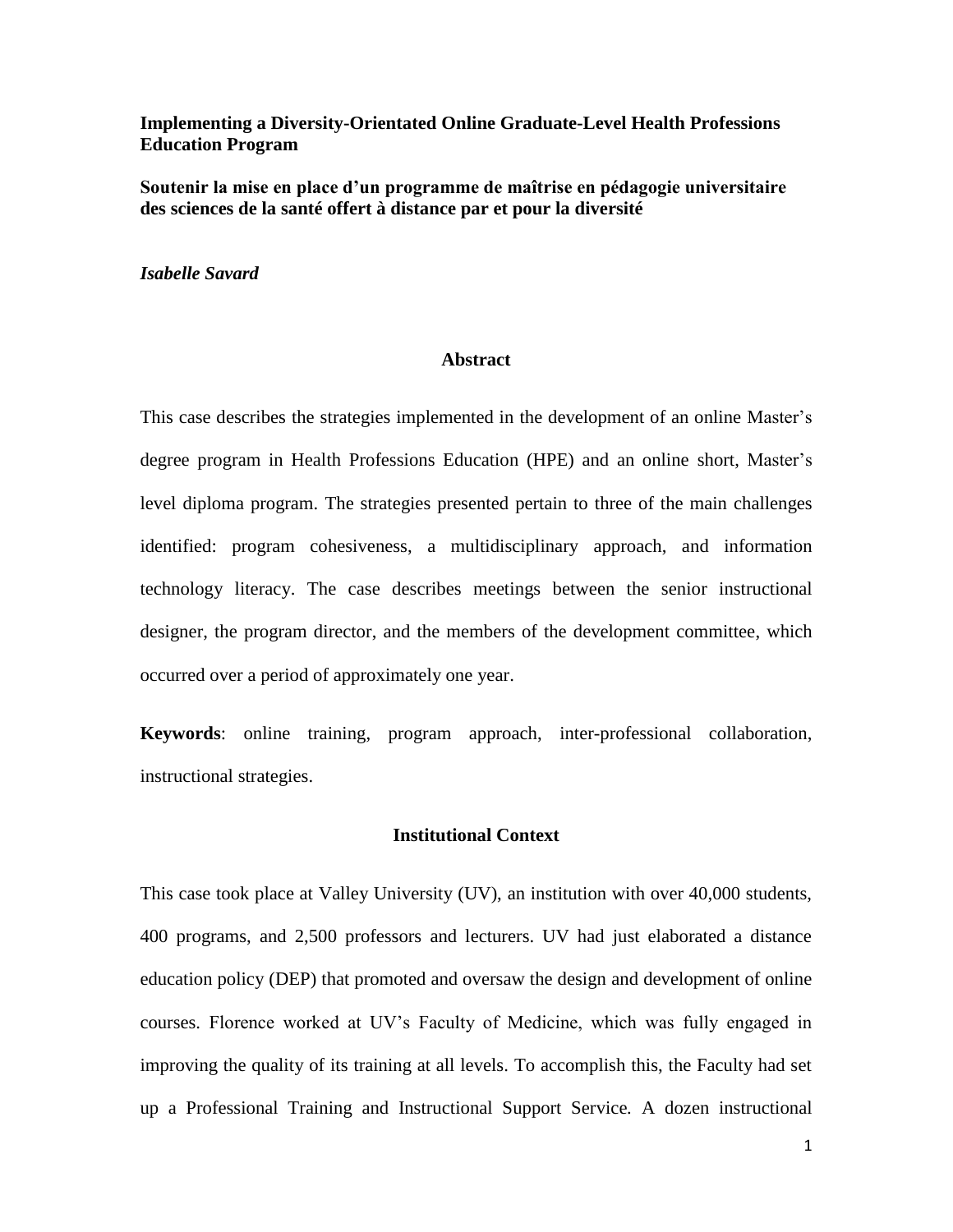designers and as many professors with training in pedagogy, worked together to continually improve the training offered. Three of the IDs specialized in educational technology.

Having worked for this service for a number of years, Florence was quite familiar with the procedure. She knew that, for each large-scale project (for instance, the revision of an existing program or the development of a new training program), a senior designer was designated to provide assistance to the directors and their faculty team. A senior ID has a comprehensive overview of the program and of the current and future requests for instructional development.

Florence, who was the Faculty's DEP (distance education policy) advisor, had just been designated as a senior ID by her supervisor and assigned to provide instructional support for the development of the Master's degree program and the short Diploma program in HPE. She knew that she would also be the senior ID for the development of courses in both programs.

# **The Contributors**

- **Florence Latour**, Instructional Designer and Policy Advisor
- **Dr. Leclair**, Development Committee Director and Program Director
- **Dr. Lamontagne**, Director of the Center for Pedagogical Development (CPD) and Florence's immediate superior
- **Program Development Committee**, a team comprised of eight members in charge of program development.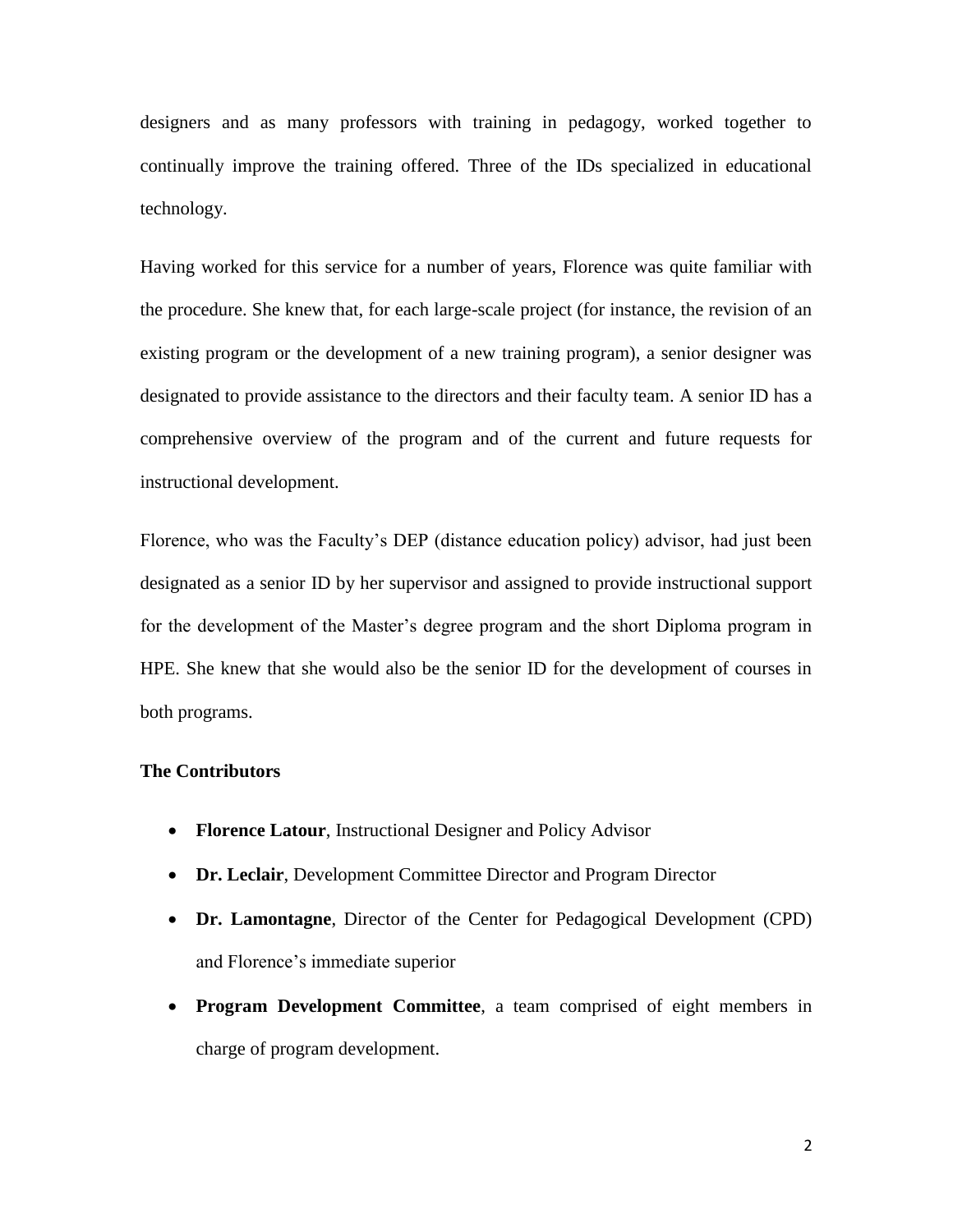- **Implementation Committee**, a team comprised of four members in charge of implementing the program that was designed by the development committee (some members sit on both committees)
- **Faculty Program Team**, a team comprised of 14 faculty members who are also course coordinators or co-coordinators, each course coming under the responsibility of two faculty members (one whose approach is more theoretical and the other, more practical)

Florence, an instructional designer, specializes in educational technology and online training. She has been working in the field for over 15 years and has developed numerous online courses. Since January 2010, she has been a member of the Health Sciences pedagogical support team.

Dr. Leclair, the Director of the Development Committee, is a physician who holds a Master's degree in Health Professions Education (HPE). She is a professor with extensive experience in the development of instructional systems in practical (clinical) training and professional medical training programs. Over the last 10 years, she has also acquired practical experience in inter-professional collaboration in both academic and clinical settings.

# **Case Specifics**

While reading the document prepared by Dr. Leclair, describing the development project, Florence learned that the HPE Master's program had been created in the 1980s at UV. It was truly visionary and innovative at a time when only seven such programs were in existence around the world, none of which were offered in French. The program offered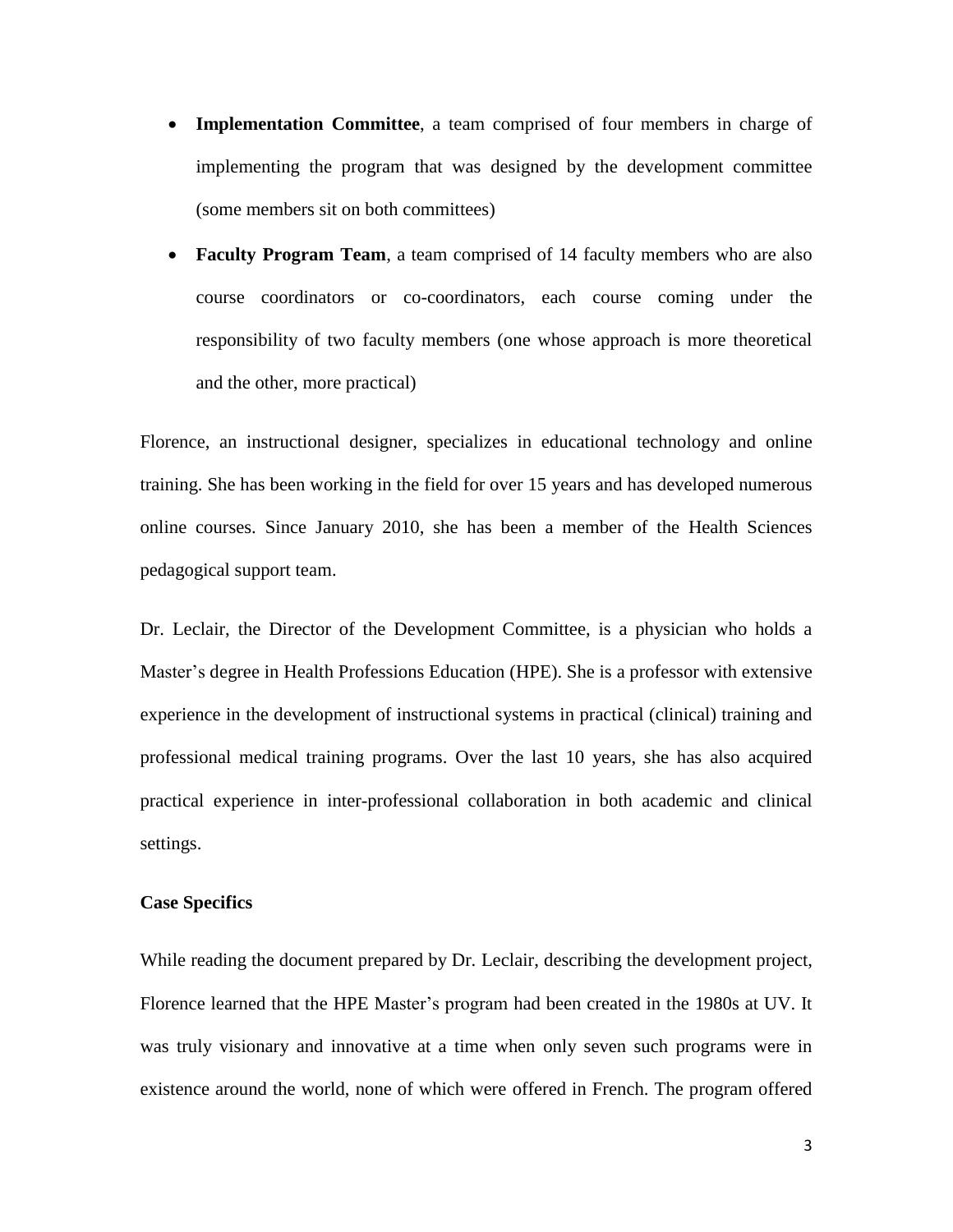professional training using a competency-based approach. It was designed for healthcare professionals working in both clinical and academic settings and prepared them to act as resource persons in their milieus, equipping them to fulfill leadership, consultation, teaching, research, and development duties in the field of HPE.

Dr. Leclair pointed out that, over the past 20 years, the field of HPE had developed very rapidly at the international level. New issues had emerged, including the development of researcher competencies in the field, the teaching of inter-professional practices, and the emphasis on scholarship*.* She added that there had also been an increase in the number of requests from clinicians to establish a Master's degree program and a short Master's-level diploma program in HPE, as well as to provide online training. These were the reasons the interfaculty program was reinstated and a short program created.

Florence was thrilled with the challenges that awaited her. She found the innovative nature of the project particularly motivating, in addition to the fact that the program content was directly related to her area of expertise.

#### **The Program Development Committee**

The Faculty of Medicine had formed a Program Development Committee several months earlier in collaboration with the Schools of Nursing, Pharmacy, and Education. The Committee's mandate was *to reinstate and update* the Master's program in HPE.

The Committee's work was already well underway when Dr. Leclair presented the Committee's structure to Florence at the first general meeting. The Committee was comprised of eight members, with representatives from both faculties/schools and from the professions involved in developing the program and its courses.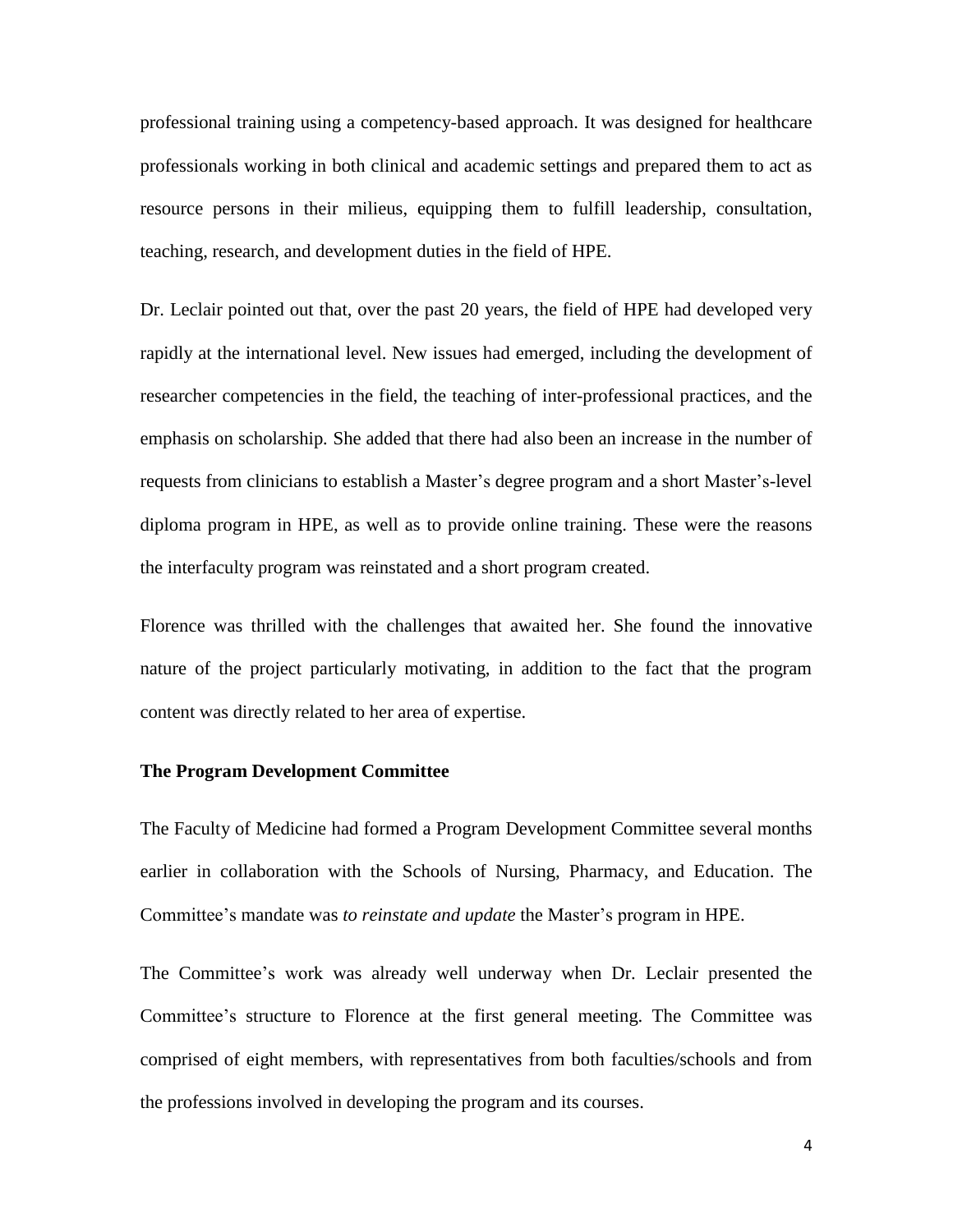

*Figure 1.* **Composition of the Development Committee**

# **Project Characteristics**

During the first general meeting, it was decided that the short diploma program would be developed so that all of its courses would be recognized as contributing to the Master's degree program, thereby facilitating movement from one to the other. "*Now that will be a real challenge for competency development*," Florence thought to herself.

Dr. Leclair specified that the short program would be offered in hybrid mode, primarily through asynchronous online training, for two main reasons: first, the desire to reach a distant student population throughout French-speaking Canada and eventually worldwide, and second, the need to respect the scheduling limits of the target clientele (working professionals who often did shift work and who enrolled in the training on a part-time basis). Florence pointed out that it would be preferable to offer the program entirely online, given that the goal was to offer a very flexible program where learners could, to the extent possible, advance at their own speed and even take courses at variable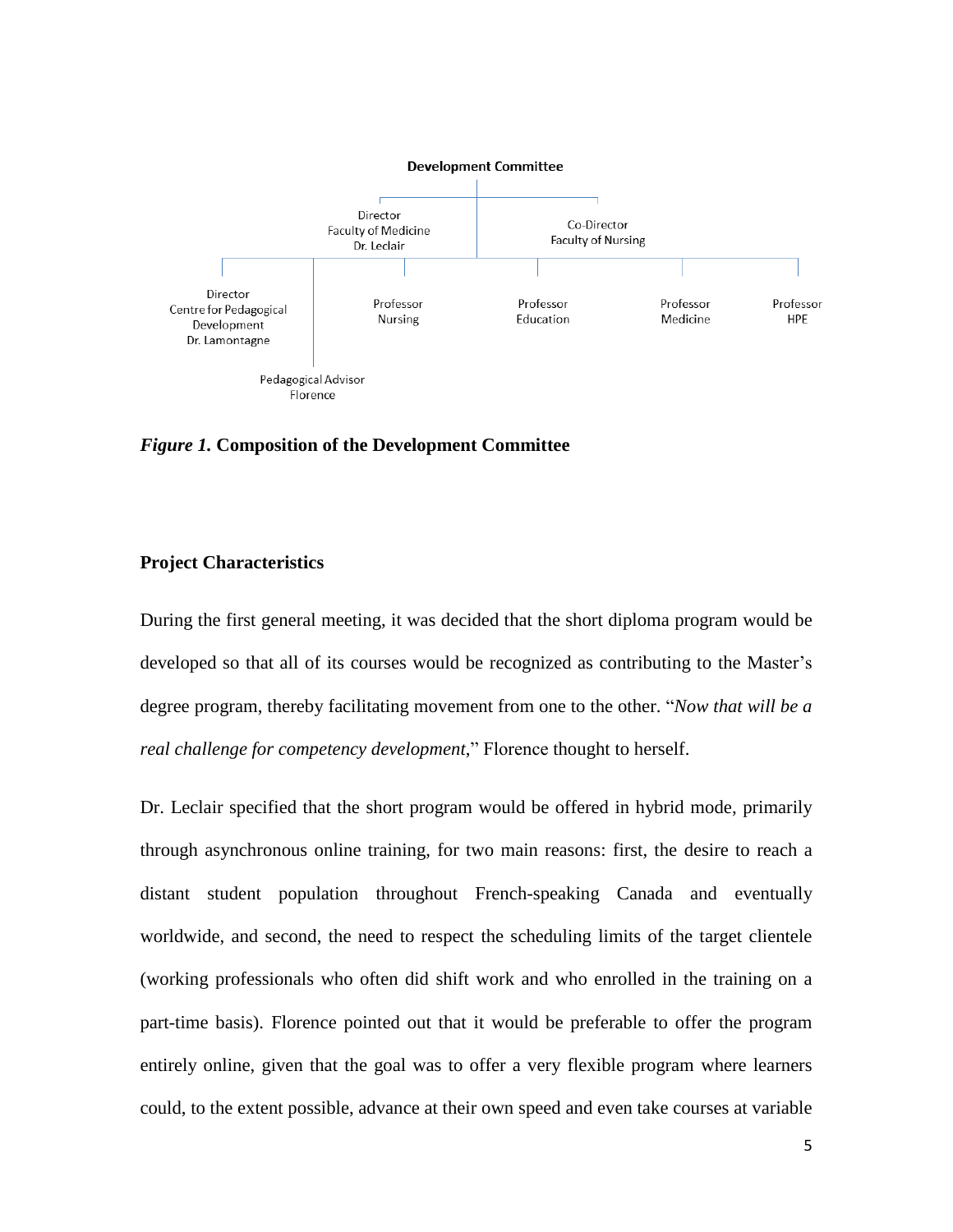speeds and times. The committee members considered the varying levels of familiarity with technology for each faculty member, as well as for their learners, and decided that this would be a major obstacle to offering the program entirely online. Florence immediately realized that workable solutions would need to be found to help faculty update their technological skills and decrease their anxiety when using technology.

#### **Florence's Mandate**

Given the parameters of the mandate given to her by Dr. Lamontagne, Florence had to limit her involvement in supporting the Development Committee members in their choice of learning and instructional media and methods, as well as in overall educational technology support. However, in order to get a thorough feel for the program and to understand the goals the development committee wished to pursue, Florence quickly realized that it would be to her benefit to attend the working sessions focused on program competencies development. She asked Drs. Leclair and Lamontagne for permission to do so, and they agreed.

As she started working with the Development Committee (DC), Florence learned that a needs analysis has been conducted and that the effort to identify competencies was well underway. Initially an observer, she quickly obtained the status of an active member on the DC. This level of involvement for an ID was somewhat unusual, but Florence accepted it given the fact that, by virtue of her training, she was also an expert in pedagogy. She therefore collaborated on identifying competencies, planning the structure of the two programs, and revising course titles and descriptions. She was now working on developing strategies that would make it possible to meet the program challenges presented.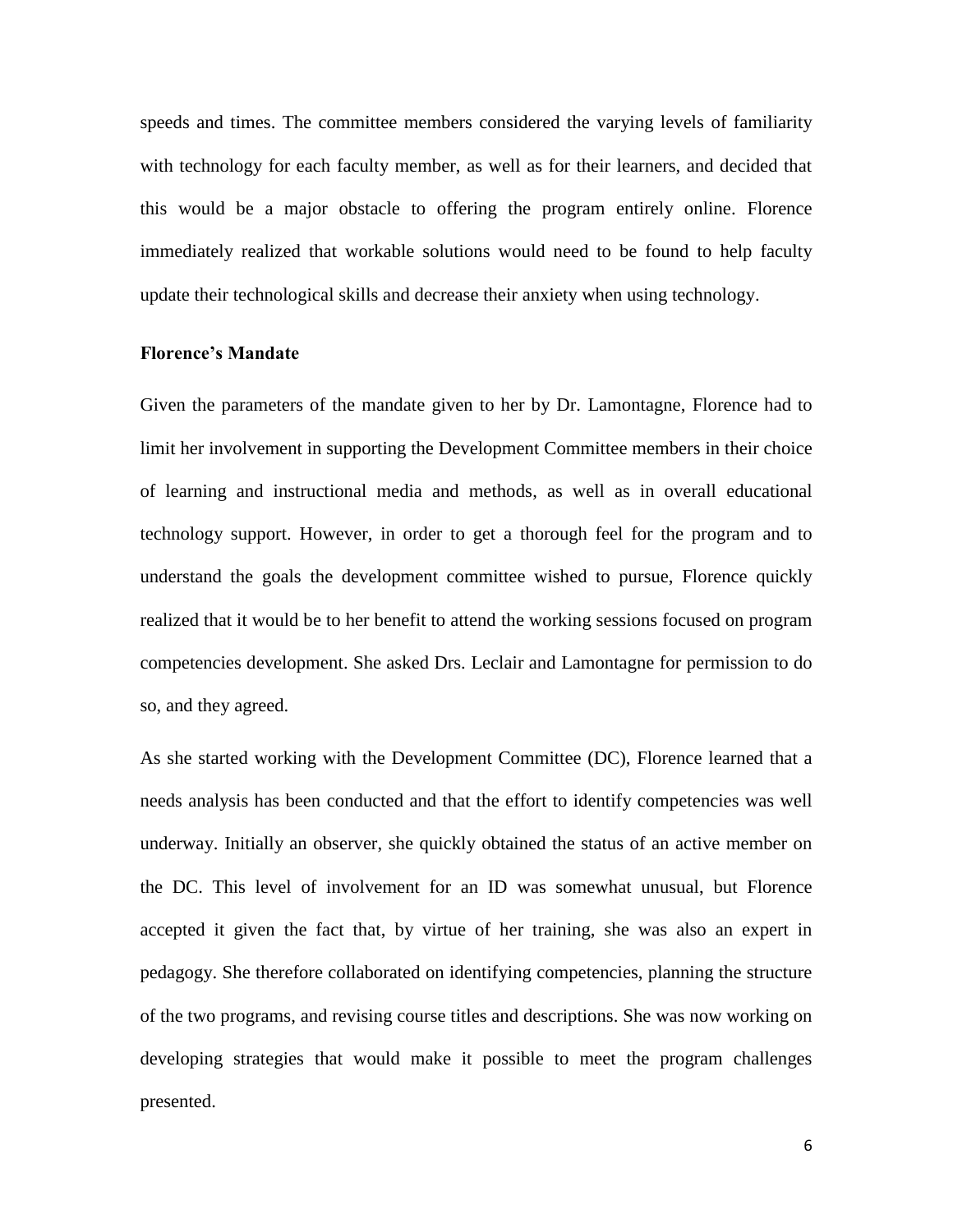Florence considered that the size of this project presented three main challenges. The first pertained to program cohesiveness, the second, to the inter-professional collaboration required, and the third, to faculty members' levels of familiarity with technology.

# **Program Cohesiveness**

The concern for program cohesiveness was raised early in the discussions between

Florence and Dr. Leclair.

- Florence: *We have to establish program cohesiveness and ensure, at all costs, that the courses are not developed in silos. I suggest that we develop the courses according to the program approach defined by Prégent and his colleagues in 2009, which is based on two main characteristics: 1) the existence of a training project as a blueprint for the program of study, and 2) the synergy created in the pursuit of this training project.*
- Dr. Leclair: *Your last comment on synergy is very interesting. I've been thinking about that and I agree that there would be at least four advantages to creating a high level of synergy: 1) the Faculty Program Team, comprised of members from different faculties, schools, and departments, would develop a strong collaborative relationship; 2) the desire to develop an exemplary quality program would remain front and center, despite time constraints; 3) the collaboration and complementarity of skills and knowledge among members would make it possible to develop and evaluate the five program competencies; and 4) the simultaneous development of several courses would be enhanced.*

*What is your opinion, Florence?*

Florence: *Yes, I agree! But it'll be a very interesting challenge! Program cohesiveness is always a recognized challenge whenever a program revision is implemented because it calls for changes in practice and attitude. In our case, the challenge will be all the more important since this inter-faculty program involves course coordinators from different professions who work with learners who also come from different professions. The course coordinators and learners work in different areas and therefore don't have the opportunity to meet on a daily basis.*

Florence and Dr. Leclair also recognized that a variety of actions had already been taken

to meet these challenges.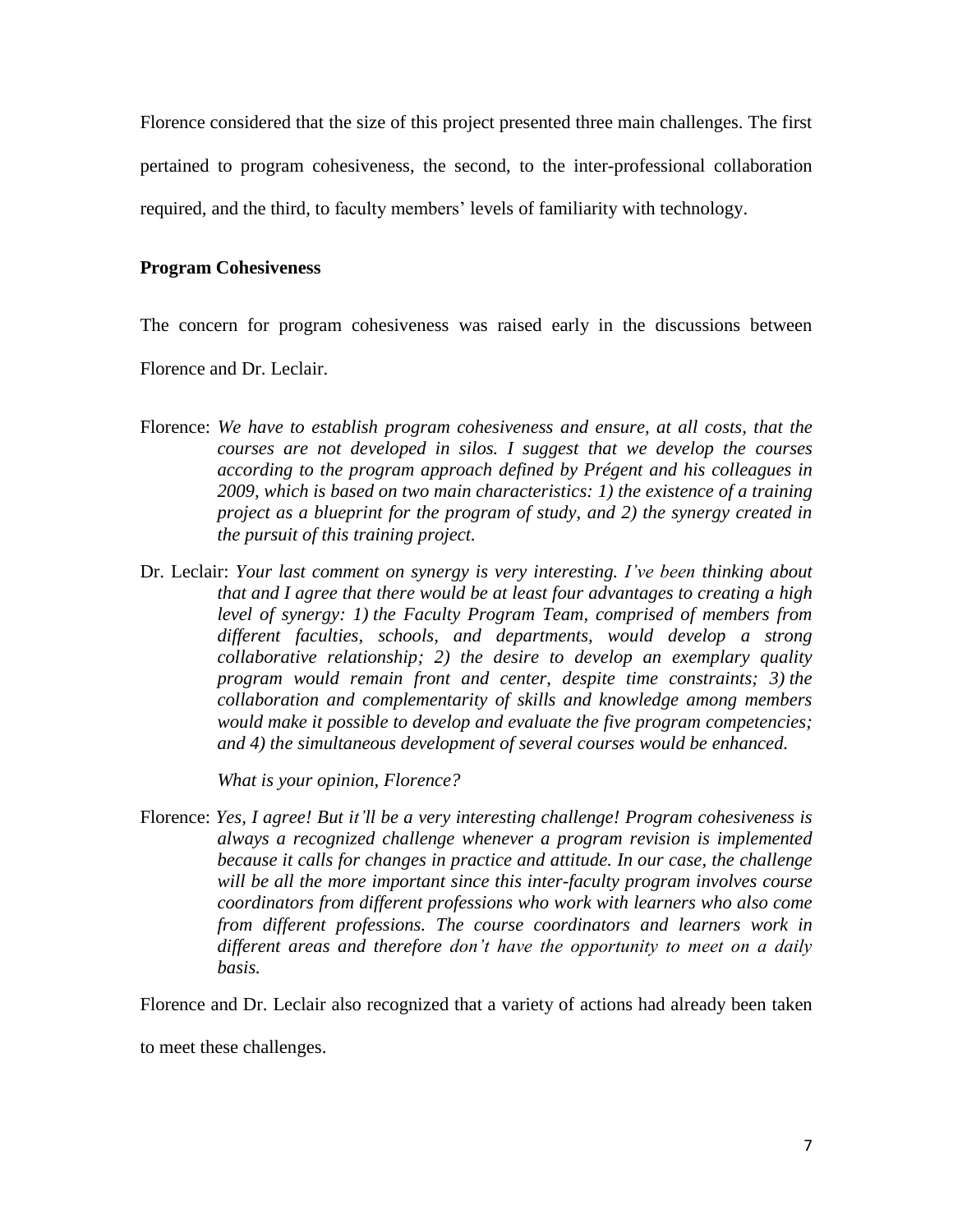Florence: *The first version of the program competency framework, designed by the Development Committee, may serve as a foundation. The Implementation Committee may wish to use this version, which it can then perfect and adapt in consultation with faculty members. Once it has been completed, this competency framework will become the benchmark document for each of the program contributors, as well as for the students. In addition, the matrix that illustrates the contribution of each of the courses to the development of program competencies, which was also designed by the Development Committee, may provide each course coordinator with the mandate to work on and evaluate the different competencies and their components and subcomponents.*

> *To put this approach into practice, I suggest developing, as was done in other programs, guidelines which, in fact, constitute the "program" order for the development of each of the courses. I also suggest developing a course syllabus template, which could be used by each of the course coordinators. This template could be developed based on other syllabi from the Faculty. After discussing this with the program directors, the syllabus could include sections determined to be either optional or obligatory. Each of the sections could have a paragraph explaining what is expected from faculty of the program. So it could act as a guide to faculty in the development of their course syllabi.*

Dr. Leclair: *Excellent. This would allow us to be consistent in how the courses in the program are presented. These guidelines should probably be developed by the Implementation Committee and presented to the Faculty Program Team for their comments.* Florence, *all of the course syllabi and websites should also be available to all of the course coordinators, as was the case in the other health sciences program. This really helped us implement the program approach."*

In Florence's mind, this *modus operandi* encouraged complementarity among all of the courses, thereby avoiding unintentional redundancies and increasing opportunities to use work completed in one course as a basis for ongoing reflection in other courses (Figure

2).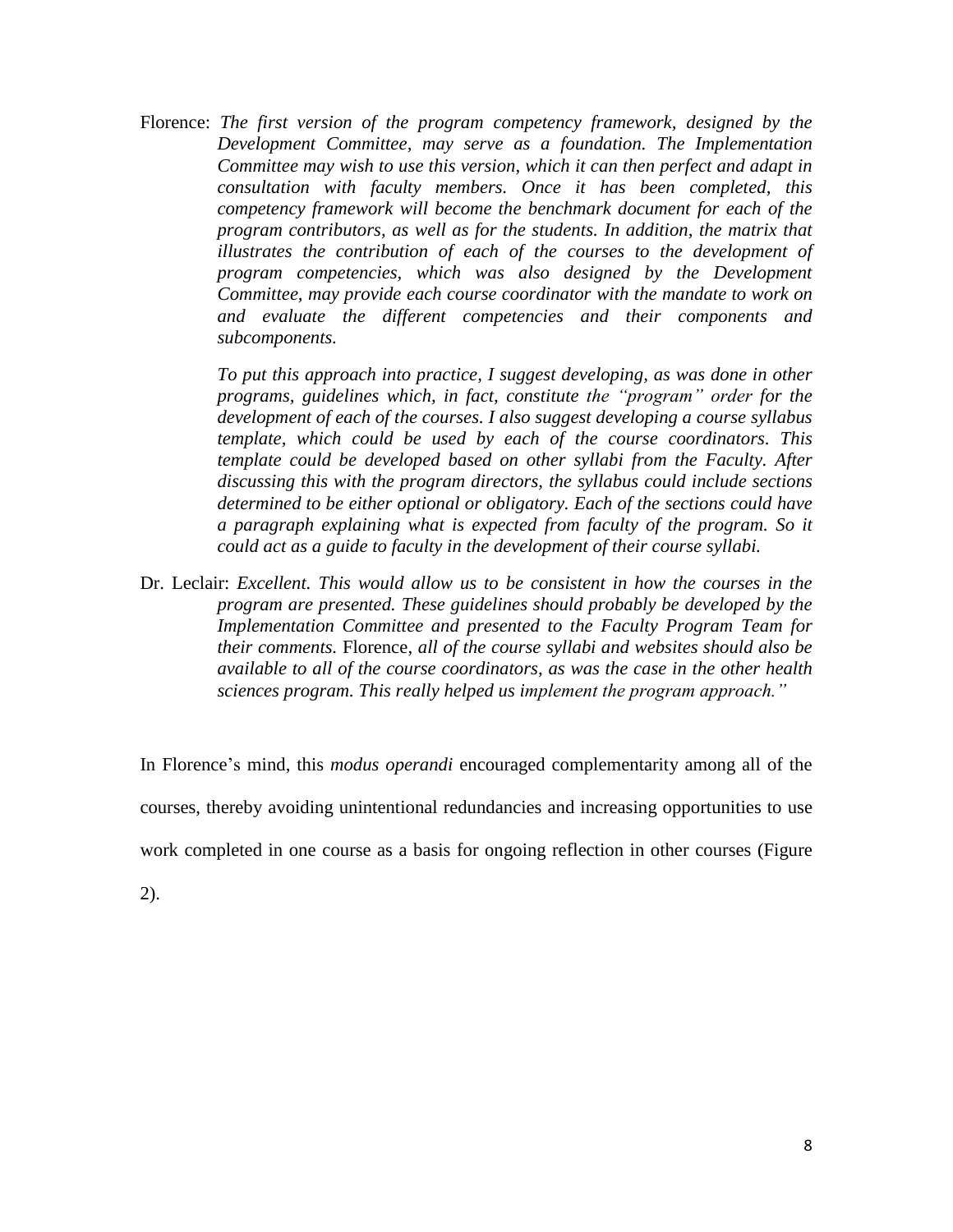

*Figure 2* **Cohesiveness and complementarity among the program courses**

Shortly after this discussion, Florence asked all of the course coordinators to meet with her to develop their course syllabi and to plan teaching, learning, and evaluation activities. She made it clear, of course, that these meetings could take place online. Since Florence was asked to sit in on the Program and Implementation Committee meetings and was aware of the development of and modifications to all of the courses, she was able to ensure cohesiveness and complementarity among the program courses. Finally, Florence maximized the use of an adapted computer-based tool for student competency development follow-up, which had been developed at the Faculty of Medicine. This tool would also make it possible for the entire teaching team to ensure program cohesiveness and course complementarity.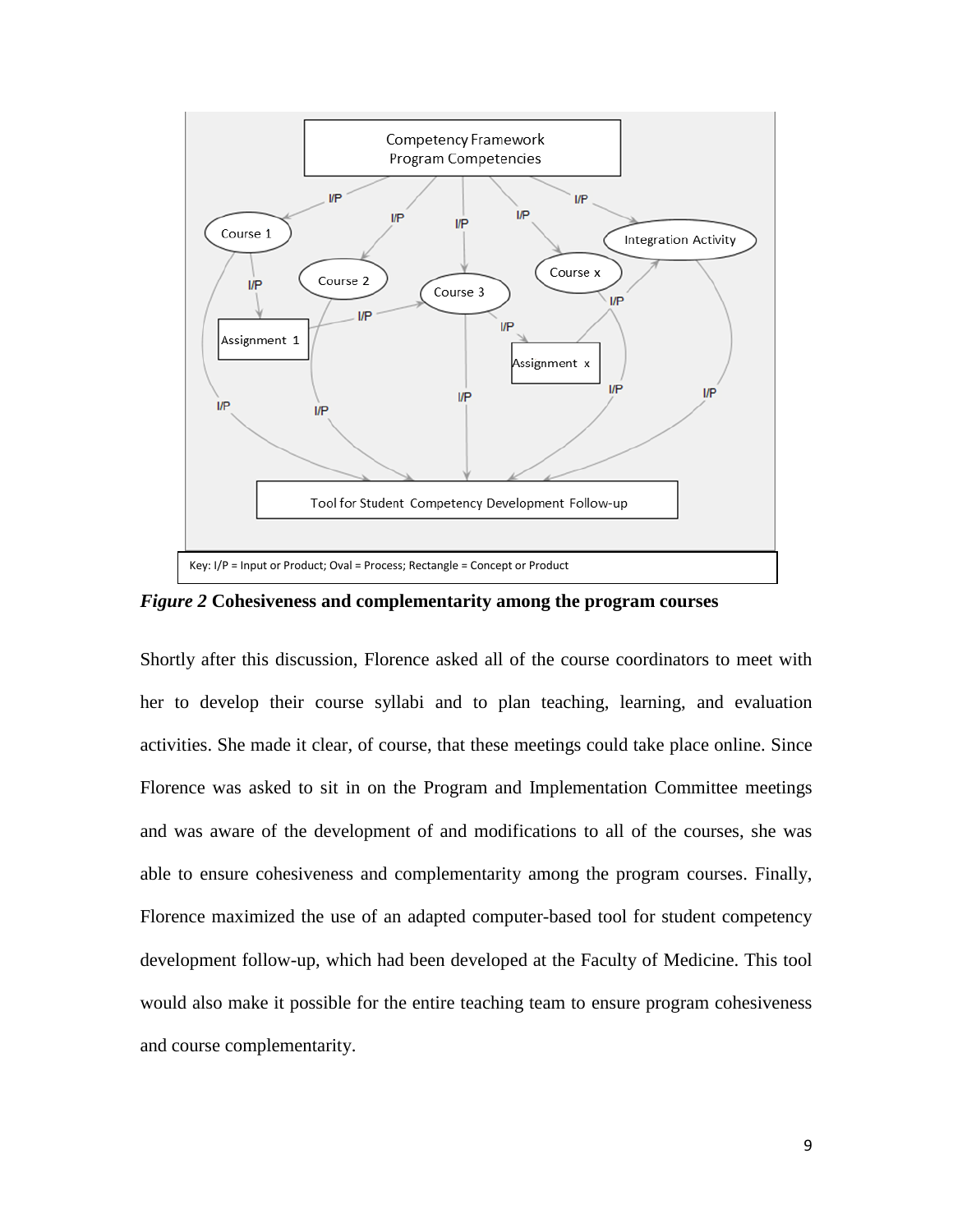To ensure program cohesiveness, Florence and Dr. Leclair planned for the professors and lecturers to have access to one another's course materials. Furthermore, in addition to the meetings with Florence, two program retreats<sup>1</sup> were planned each year during the twoyear implementation phase, then one every year after that. The goals of the retreats were established on the basis of the needs of the program, whether predetermined or emerging. In particular, these retreats provided the program contributors with an opportunity to examine the career profiles of the professionals to be trained, so as to ensure that all the program competencies were effectively developed and evaluated and to forge a programspecific culture of learning that respected the viewpoints of the various professions involved. In brief, the retreats made it possible for the participants to go beyond the differences among their professions and to bring, instead, their commonalities into focus.

#### **By and for diversity: dealing with Inter-professionalism**

l

For Florence, the challenge of inter-professionalism was perhaps the most obvious, yet it was by far the most difficult to meet. The notion of inter-professionalism was omnipresent and remained an ongoing concern at every meeting. How could a common language be developed? How could the practical application and relevance of the course contents, irrespective of the profession, be demonstrated? How could one draw on the learners' prior knowledge when the learners' referents were so different? How could an educator whose referents are in physiotherapy effectively train and supervise a learner working in nursing? These were but some of the numerous questions guiding Florence and Dr. Leclair's reflections and actions.

 $1$  The retreats were working days during which all of the program contributors came together, generally at an isolated location, in order to reflect and work on predetermined goals.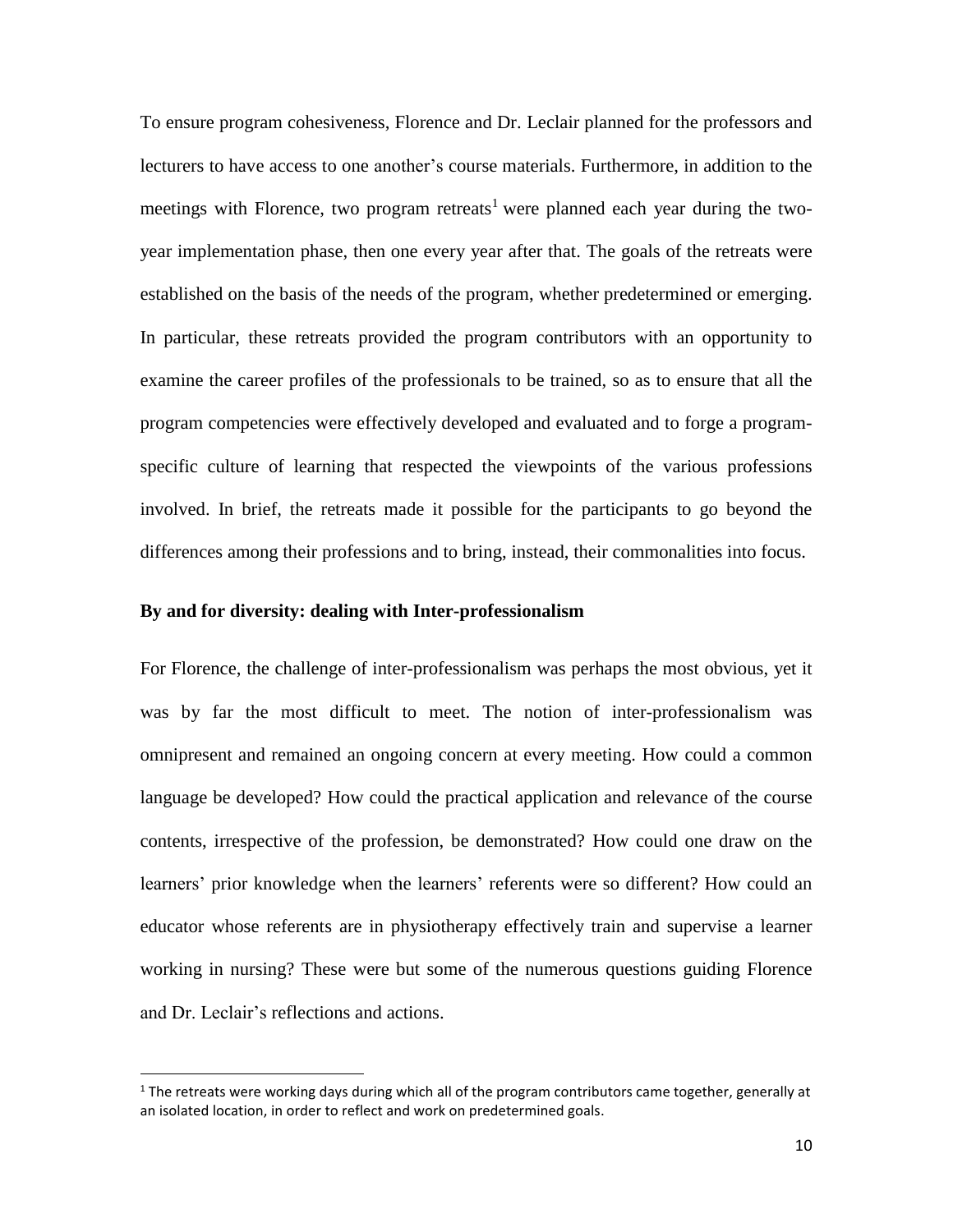Indeed, the students, like the educators working in the program, came from all of the healthcare professions: medicine, rehabilitation (physiotherapy, occupational therapy, and speech therapy), nursing, pharmacy, nutrition, and so on. What they had in common, in particular, was their involvement at various levels in the training of future healthcare professionals and their desire to take their teaching skills to a higher level.

Such a heterogeneous audience provided Florence with interesting challenges regarding course design. During discussions held at meetings with faculty, she pressed hard for the need to develop a common understanding of the concepts routinely used in each profession, the context specifics, and the educational practices among professions. Despite promising signs of trans-disciplinary communication, Florence nonetheless remained concerned, since faculty would have to be consistent in maintaining an inclusive dialogue within each training cohort. She mapped it all out on paper (see Figure 3). A common vocabulary had to be established within the program while, at the same time, profession-centered viewpoints had to be linked to context-specific activities. Ideally, the teaching team would capitalize on this diversity for the benefit of student competency development and students would, in turn, benefit from a multiplicity of viewpoints offered by different professional contexts.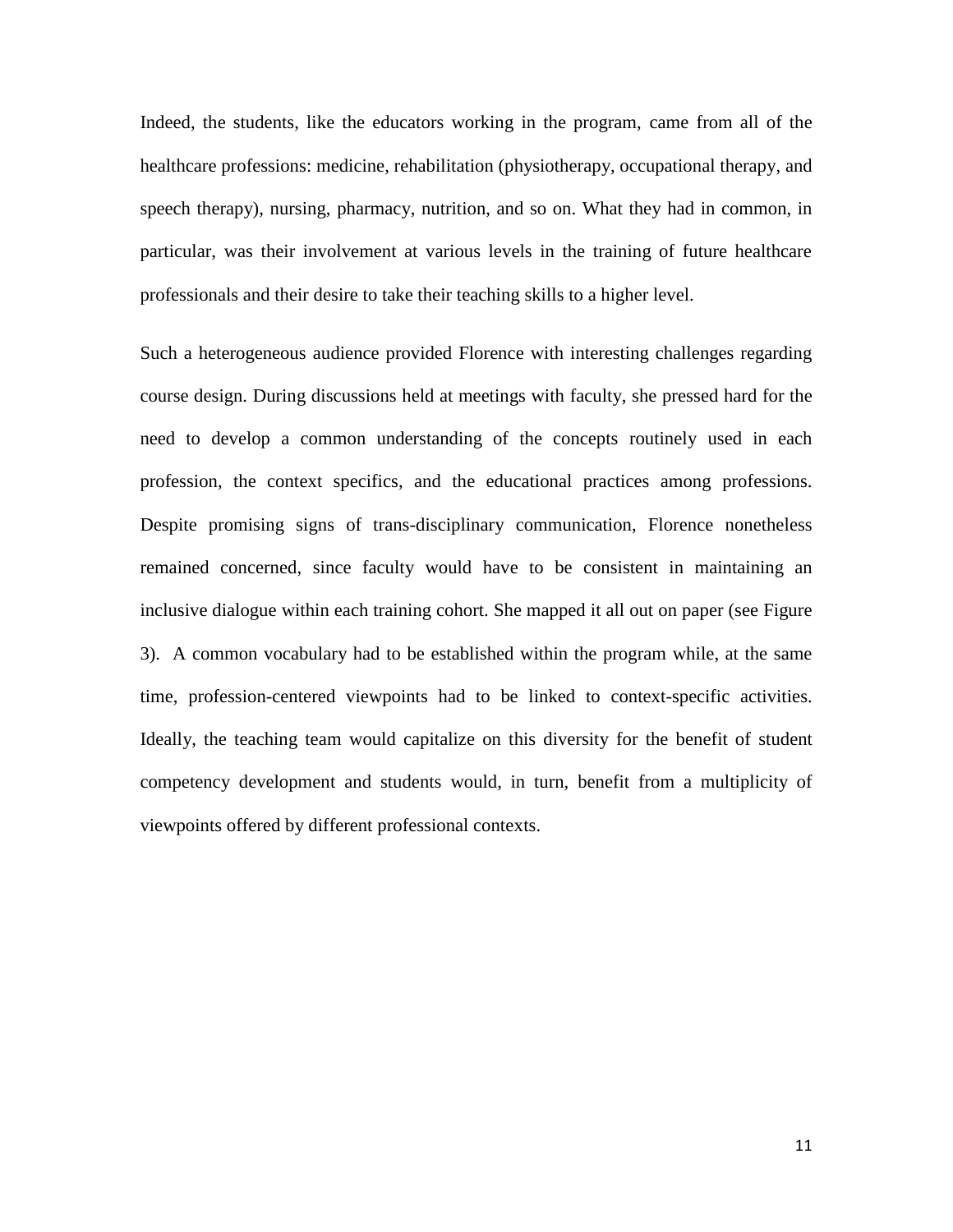

*Figure 3* **The program viewpoint based on different professional viewpoints**

Florence hoped that the lexical and conceptual harmony of the program point of view would develop as synergy developed within the program. She knew that close collaboration among the various members of the teaching team was essential to the success of the program.

## **Strategies to Increase the Level of Familiarity with Educational Technology**

After a series of meetings, Florence and Dr. Leclair noted that the members of the Development Committee didn't seem to possess the same competency level in educational technology and online training. So, in order to bring everyone up to speed, Dr. Leclair asked Florence to head one part of the committee's retreat, which would take place in a few days. Florence got to work creating her training session, which she decided to call, "Online Training 101." During the session, she would present the basics of online training, demonstrate the available tools, and outline the steps to take to set up an online course. After the retreat was over, Dr. Leclair suggested that Florence adapt the training for use with program course coordinators. Indeed, this was how Florence presented her training to the course coordinators over the next few weeks.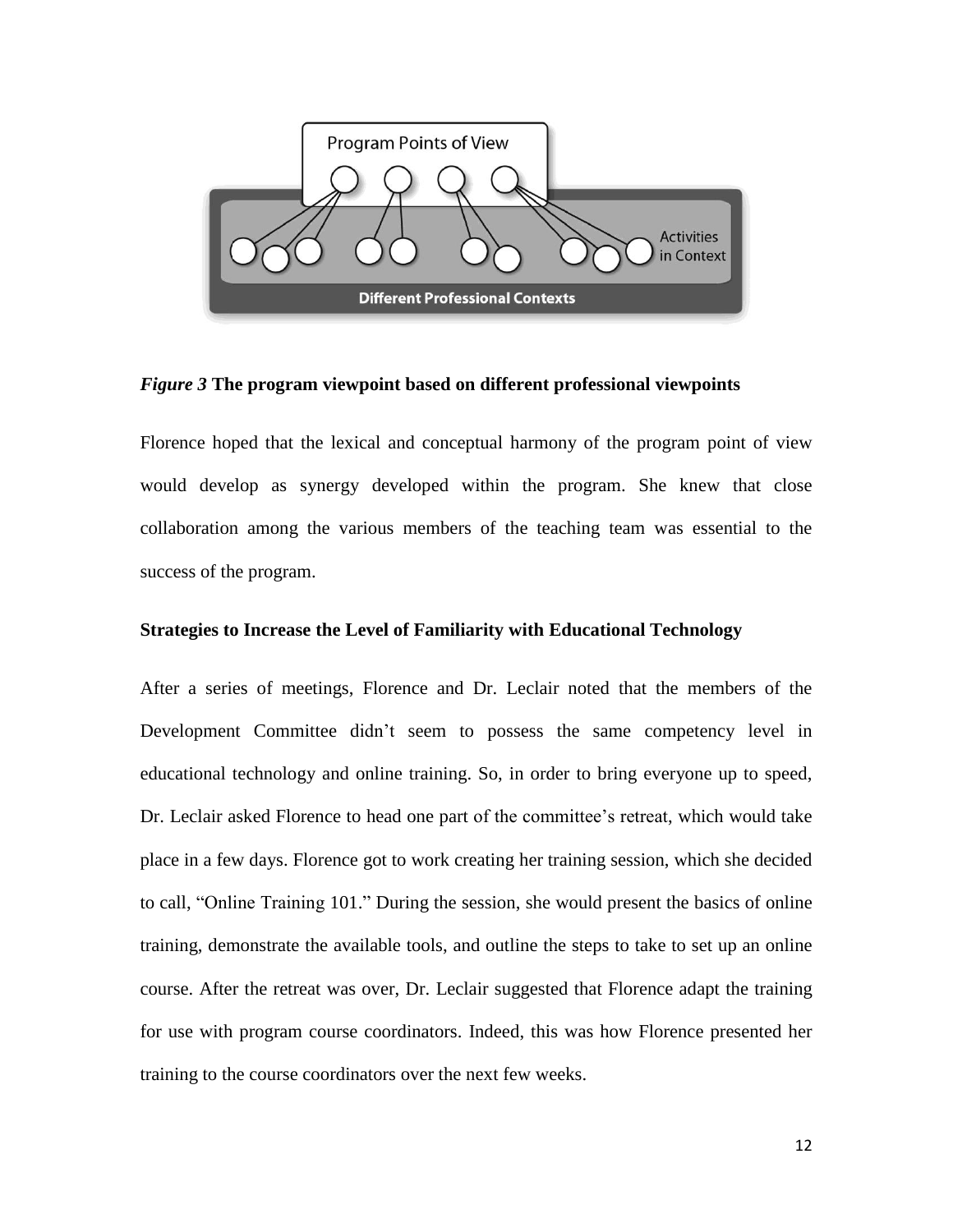During these training sessions, Florence noted that, even though all of the course coordinators wanted to use technology and were convinced of its relevance, as well as of the added value of offering an online program, a certain degree of anxiety was palpable. This anxiety was likely due, in part, to the novelty of the technology but also to the changes in practice it demanded. Florence often repeated to the course coordinators that they should just take it one step at a time and do their planning in phases if necessary: "*You can leave some of the challenges for later, for example, during phases two and three of this course!"*

## **Program Website**

Florence suggested to Dr. Leclair that they create a program website to assist the course coordinators in developing proficiency with technology and to facilitate discussions and exchanges, which could contribute to the development of the program culture.

- Florence: *A program website would allow the various contributors to come together (since they work in different contexts), share, reflect, and interact by using the platform tools that they themselves will use with their own students. We could kill two birds with one stone, since they'll become proficient in using the platform tools at the same time.*
- Dr. Leclair: *Yes, I agree, I think your idea is a good one. The site would also help us develop a common working language, even a program culture, and it would also allow for different viewpoints to be expressed and for each of the professions to be represented and involved.*

Figure 4 illustrates one part of the program website on a specific theme: Supervision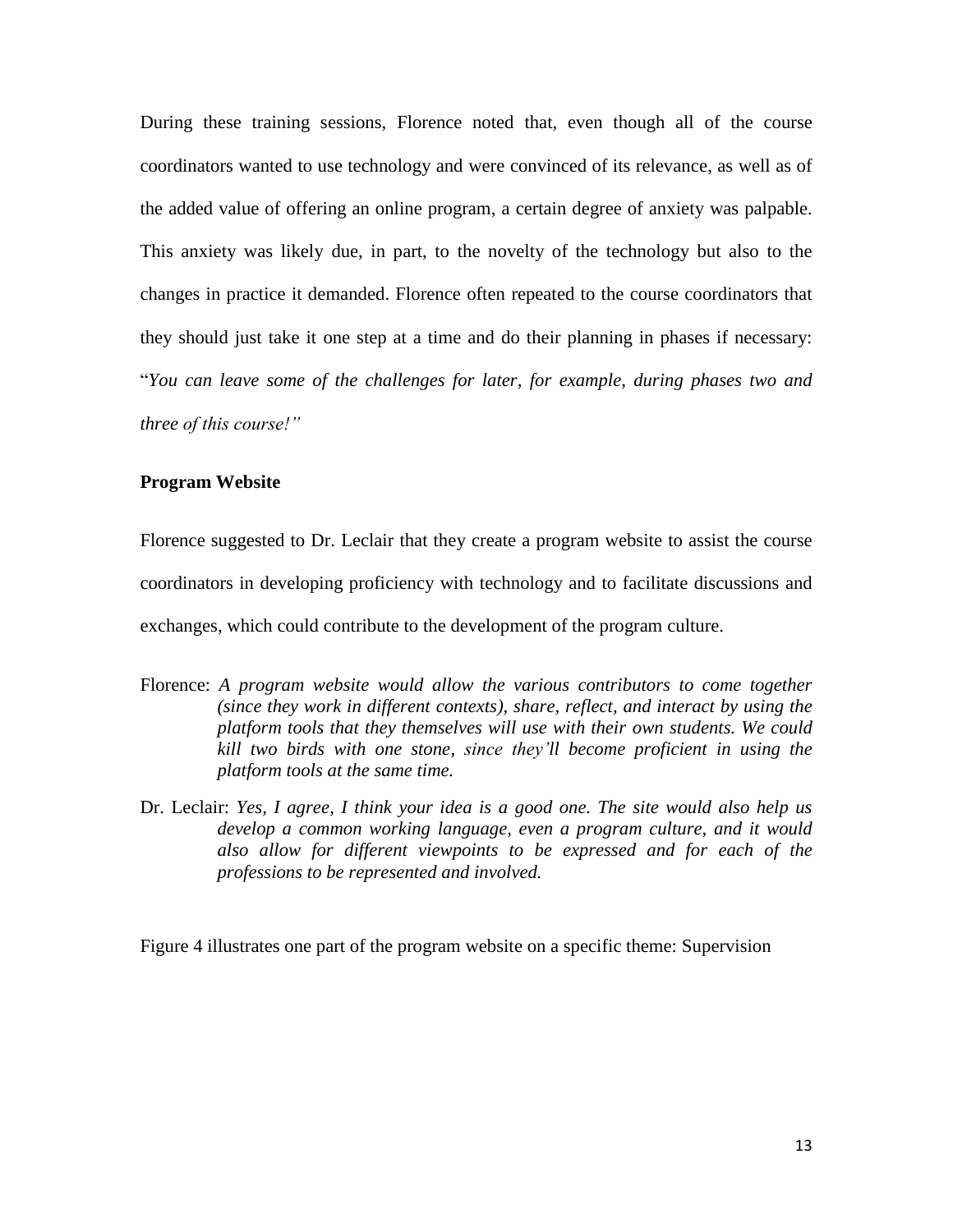| Supervision                                              |                     |                |                                                                                                                   |
|----------------------------------------------------------|---------------------|----------------|-------------------------------------------------------------------------------------------------------------------|
| Program Point of View                                    | Medicine<br>Nursing |                | Physiotherapy<br>Pharmacy<br>Others                                                                               |
| My HPE Program Competencies                              |                     | $ \mathbf{y} $ | <b>Description</b>                                                                                                |
| Competency 1<br>Competency 2<br>Competency 3<br>$\cdots$ |                     |                | In the program, supervision is defined as                                                                         |
| <b>Selected References</b>                               |                     |                | $\overline{\mathcal{S}}$                                                                                          |
| Reference 1<br>Reference 2                               |                     |                |                                                                                                                   |
|                                                          |                     |                | $\mathbf{v}$                                                                                                      |
|                                                          |                     |                |                                                                                                                   |
| 111<br><b>Discussion Forums</b><br>point of view.        |                     |                | One forum per theme so that the members of the teaching team may together discuss, research and define the My HPE |



Florence linked each theme to a program competency and completed the "description" section, which described the program. She also added a reading list agreed upon by the teaching team. Once the basic site was in place, Florence gave designer access to all the course coordinators so they could modify or add to the contents.

- Florence: *I suggest we use the discussion forum tool to discuss the viewpoints from all of the professions so as to adopt an overall program description and relevant references. This would make it possible for contributors to become familiar with using the site and to have a say in its development.*
- Dr. Leclair: *I agree completely. I think we have to increase the number of opportunities for the course coordinators to become proficient in using the different tools available.*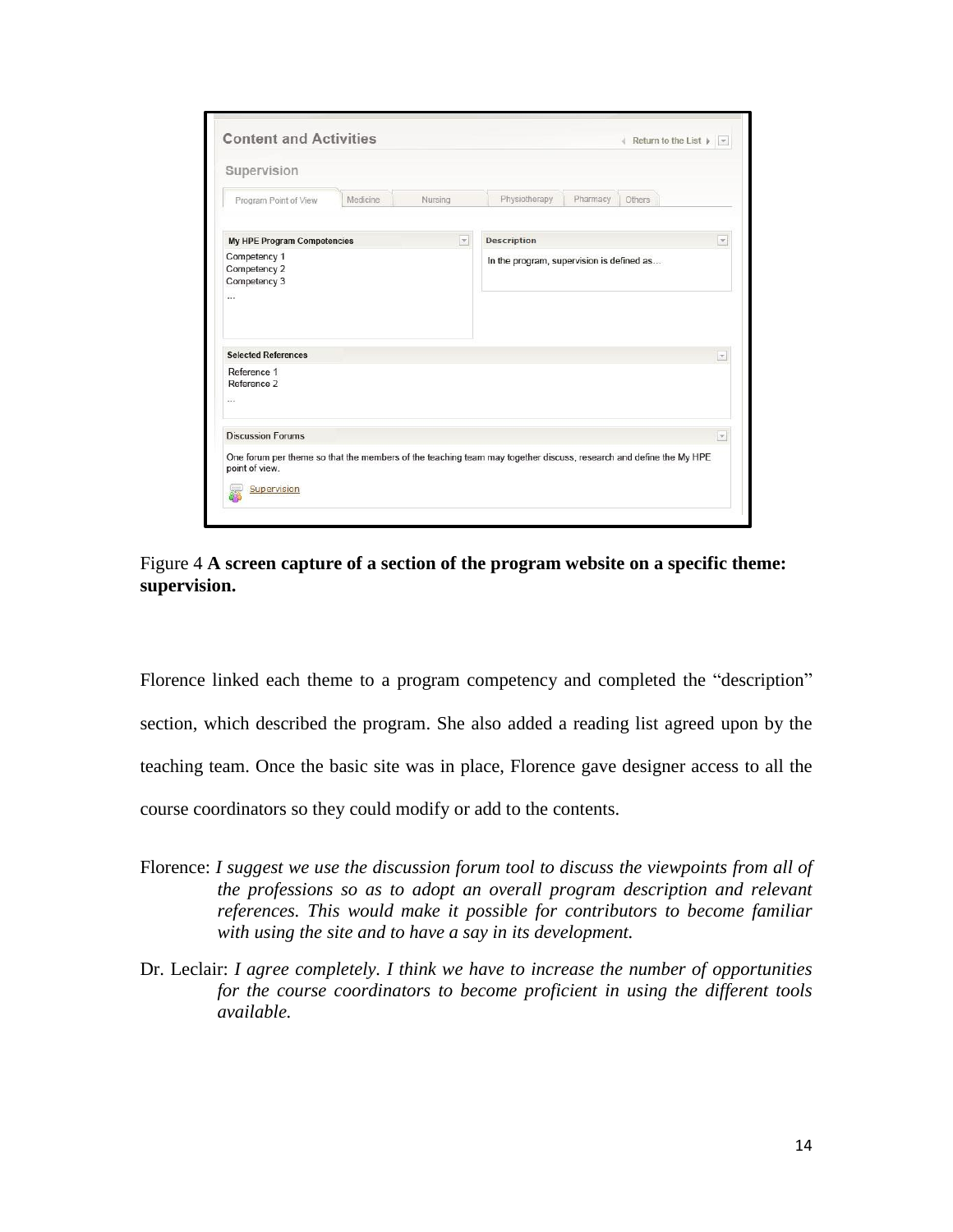Florence continued building the website. She created one thumbnail per profession in order to compile all of the information pertaining to each viewpoint on a given concept, as illustrated in Figure 5.

| <b>Content and Activities</b>                           |          |         |                                    | ← Return to the List $\rightharpoonup$ $\lbrack \mathbf{v} \rbrack$ |
|---------------------------------------------------------|----------|---------|------------------------------------|---------------------------------------------------------------------|
| Supervision                                             |          |         |                                    |                                                                     |
| Program Point of View                                   | Medicine | Nursing | Physiotherapy<br>Pharmacy          | Others                                                              |
| My HPE Program Competencies<br>$\vert \mathbf{v} \vert$ |          |         | <b>Description</b><br>$\mathbf{v}$ |                                                                     |
| Resource 1<br>Resource 2<br>$\cdots$                    |          |         | In nursing, supervision is         |                                                                     |
|                                                         |          |         |                                    |                                                                     |
| <b>Selected References</b><br>Reference 1               |          |         |                                    | $\vert \mathbf{v} \vert$                                            |
| Reference 2<br>Reference 3<br>                          |          |         |                                    |                                                                     |
| <b>RSS Reader</b>                                       |          |         |                                    | $\overline{r}$                                                      |
| RSS <sub>1</sub>                                        |          |         |                                    |                                                                     |
| RSS <sub>2</sub><br>$\cdots$                            |          |         |                                    |                                                                     |
|                                                         |          |         |                                    |                                                                     |

# *Figure 5* **A screen capture illustrating a part of the program website that provides the viewpoint of the nursing profession on the concept of supervision.**

By making the different viewpoints accessible in one section of the site, the course coordinators quickly had access to viewpoints other than those of their own professions. This information would likely prove to be very useful, for example, when the time came for a coordinator to evaluate the work of a student in a profession other than his or her own.

Florence believed that the website was one means, among others, of ensuring the type of program cohesiveness they hoped to gain by implementing a program approach. In short,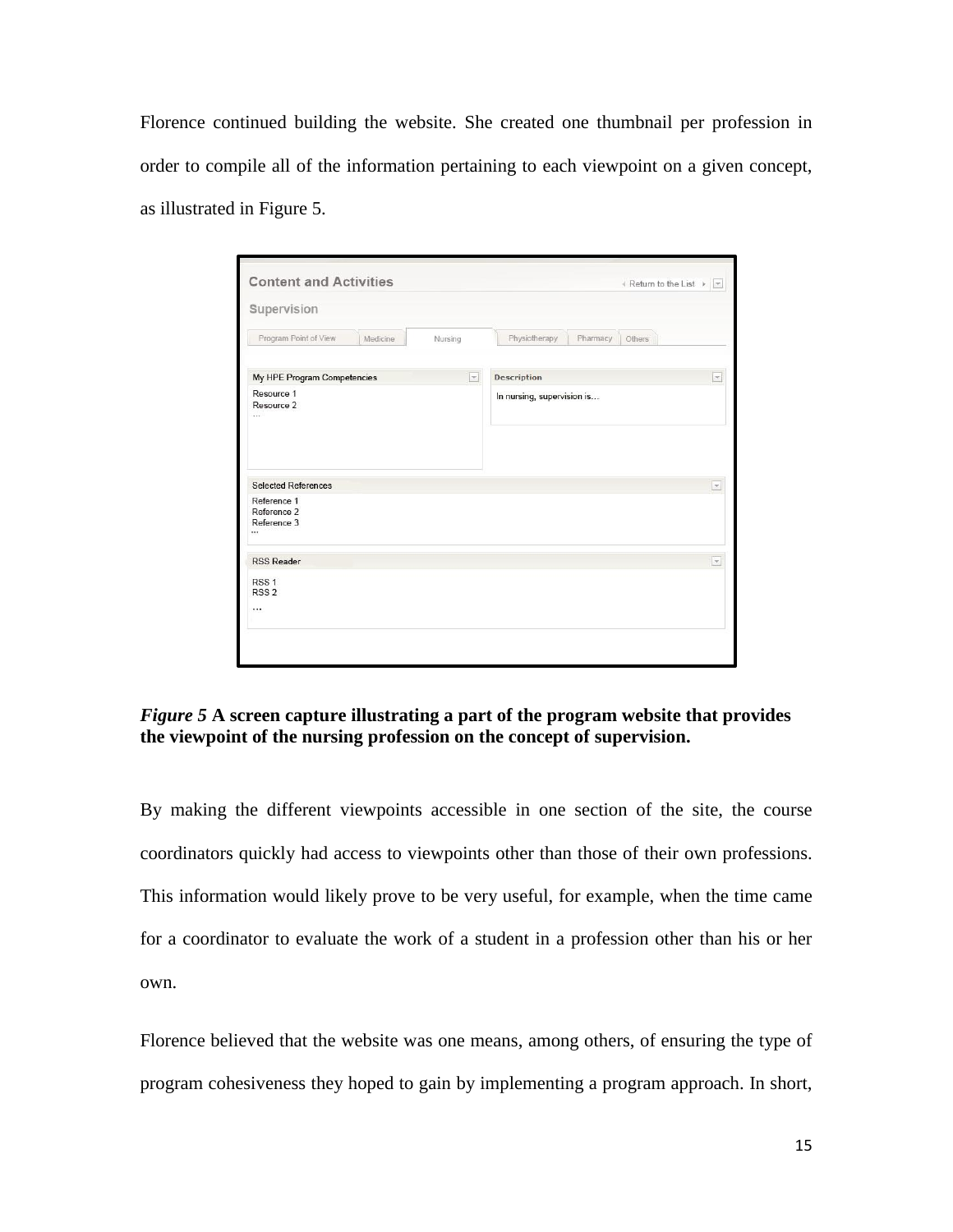the site was not only a working model but also a testing ground for the courses under development. Florence hoped the website would become a place where the course coordinators could go to get constructive feedback from their peers, feedback that would likely contribute to the creation of synergy so needed in the program approach.

The website therefore had a dual role for Florence: it would help the course coordinators become more familiar with technology and it would also ensure program cohesiveness.

## **Training**

Florence had also planned various training sessions for the full teaching team to become familiar with the different tools and the most important issues pertaining to online training. Some of the sessions had been outsourced but others had been developed internally to meet the specific needs of the health sciences sector. Some of the titles included, "*Creating my course website,*" "*Using discussion forums for instructional purposes,*" "*Blogs in online training,*" "*Using the synchronous virtual classroom,*" and so on.

#### **Transfer Activities**

Each tool (discussion forum, blog, etc.) introduced by Florence and Dr. Leclair provided an additional opportunity to encourage further developments in the program and to enhance the reflective process. After presenting each new tool, Florence planned an exercise for the course coordinators. These activities had four specific goals: 1) to allow coordinators to experiment and become proficient with a tool they would use in their own courses; 2) to allow coordinators to first position themselves as learners in order to understand what the learner sees, feels, and is seeking; 3) to promote team work and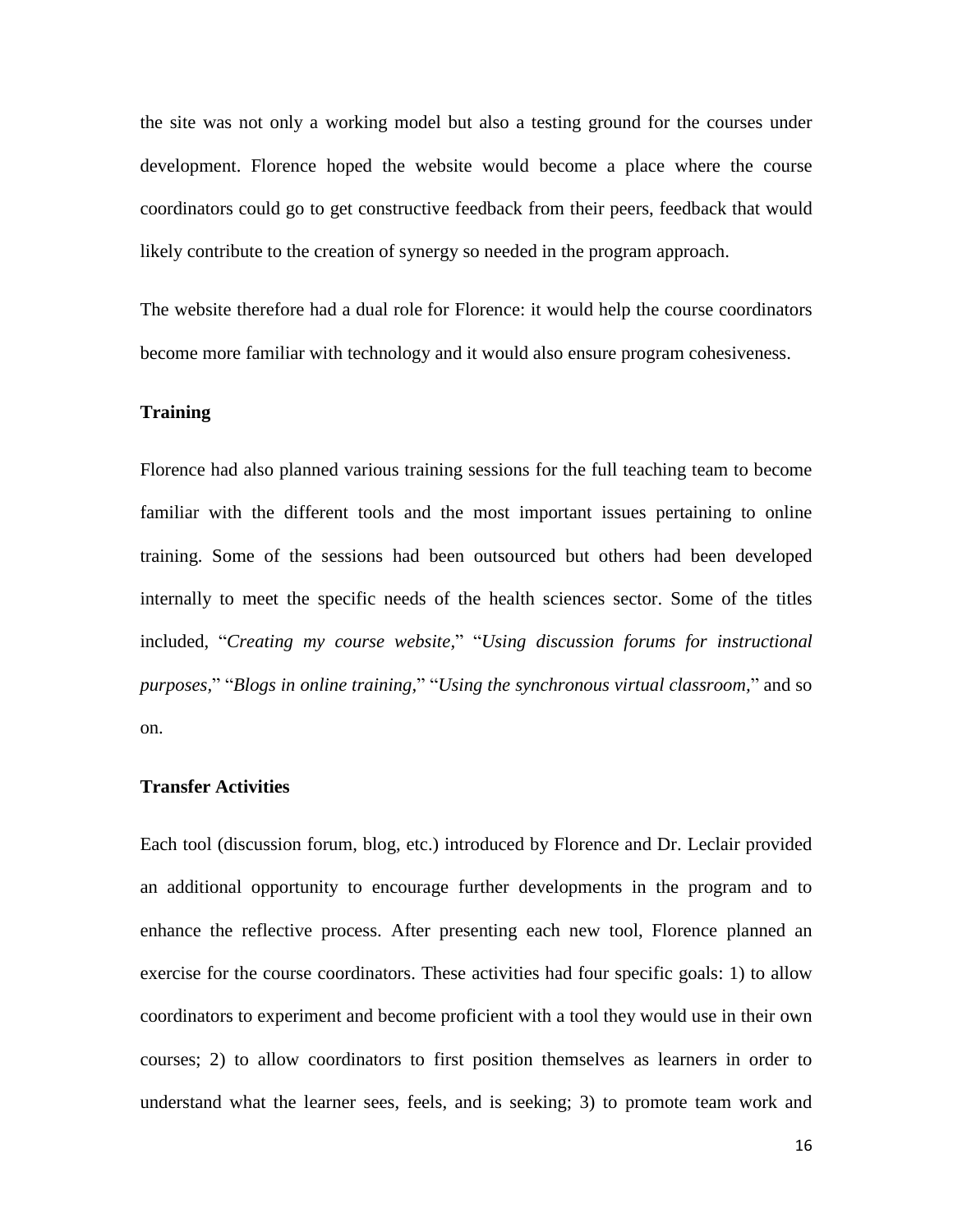discussion among coordinators for the development of a program culture, and thus 4) to create program synergy.

# **Technology for Learning and Program Cohesiveness**

Florence maximized the use of technology in this project, but not only for training offered to learners (online courses). In order to get a better idea of how technology was impacting the program, she mapped it all out (Figure 6) and then talked it over with Dr. Leclair. She showed Dr. Leclair that the use of technology was central to ensuring program cohesiveness because it linked the Implementation Committee activities, the program retreats, teaching team meetings, and discussions among all involved. It provided a permanent meeting place and a multitude of opportunities for the program team to meet without time and space constraints (like travel time), which were significant for professionals in the health sciences sector.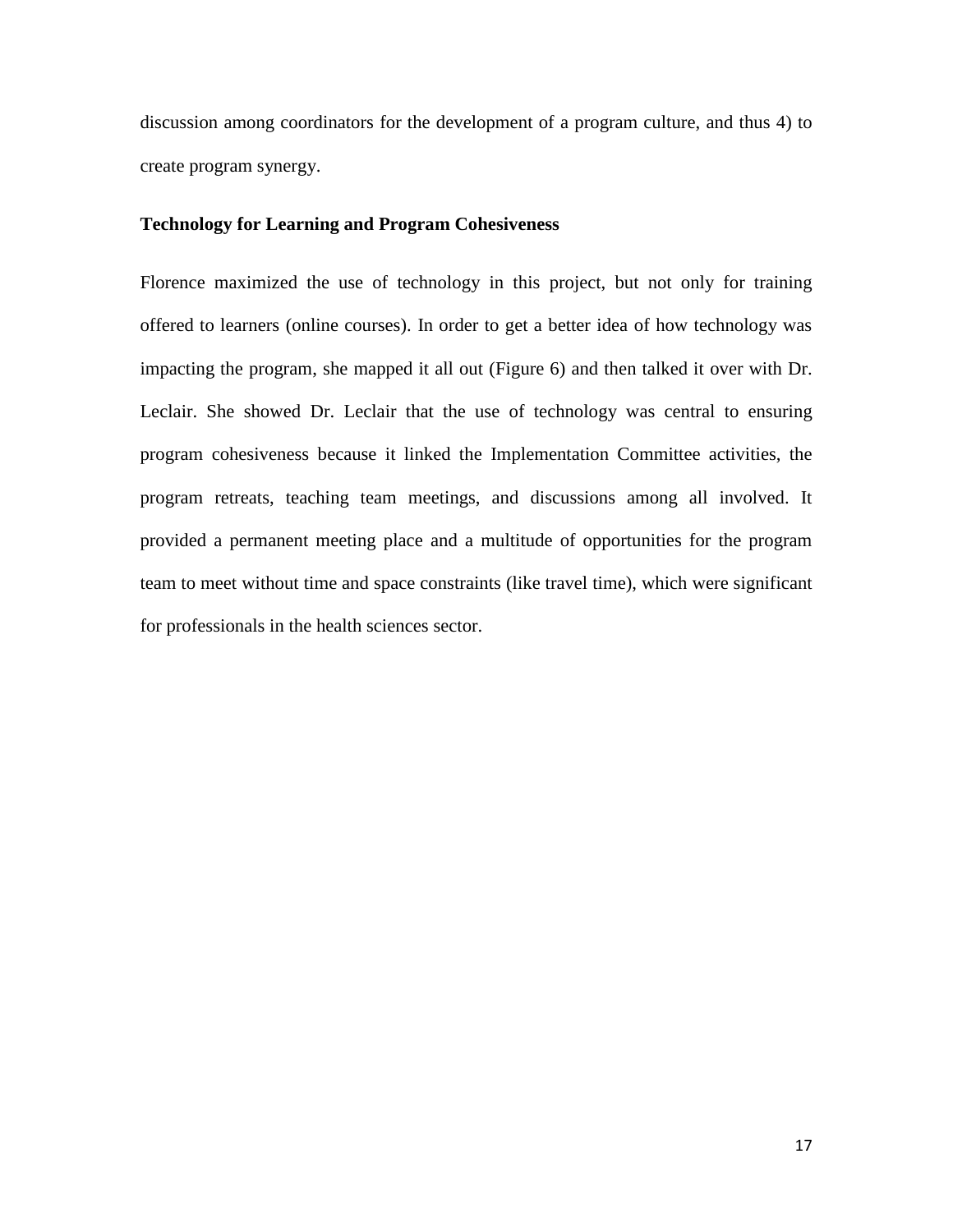

*Figure 6* **Technology in the service of online training and program cohesiveness in an interprofessional context.**

Technology also ensured a certain vitality within the program by making it possible to go back and forth between the program as it was planned and the program as it was experienced in the field. Indeed, at this stage of program development, Florence and Dr. Leclair believed that it was essential to regularly review the program on the basis of what was actually being experienced by both the developers and the learners.

Overall, Florence was quite satisfied with her involvement in the program. She hoped to have implemented sustainable strategies that would prove to be effective over the long term. She was fully aware of the fact that the initial enthusiasm felt by the various stakeholders might eventually peter out. However, for the time being, the program